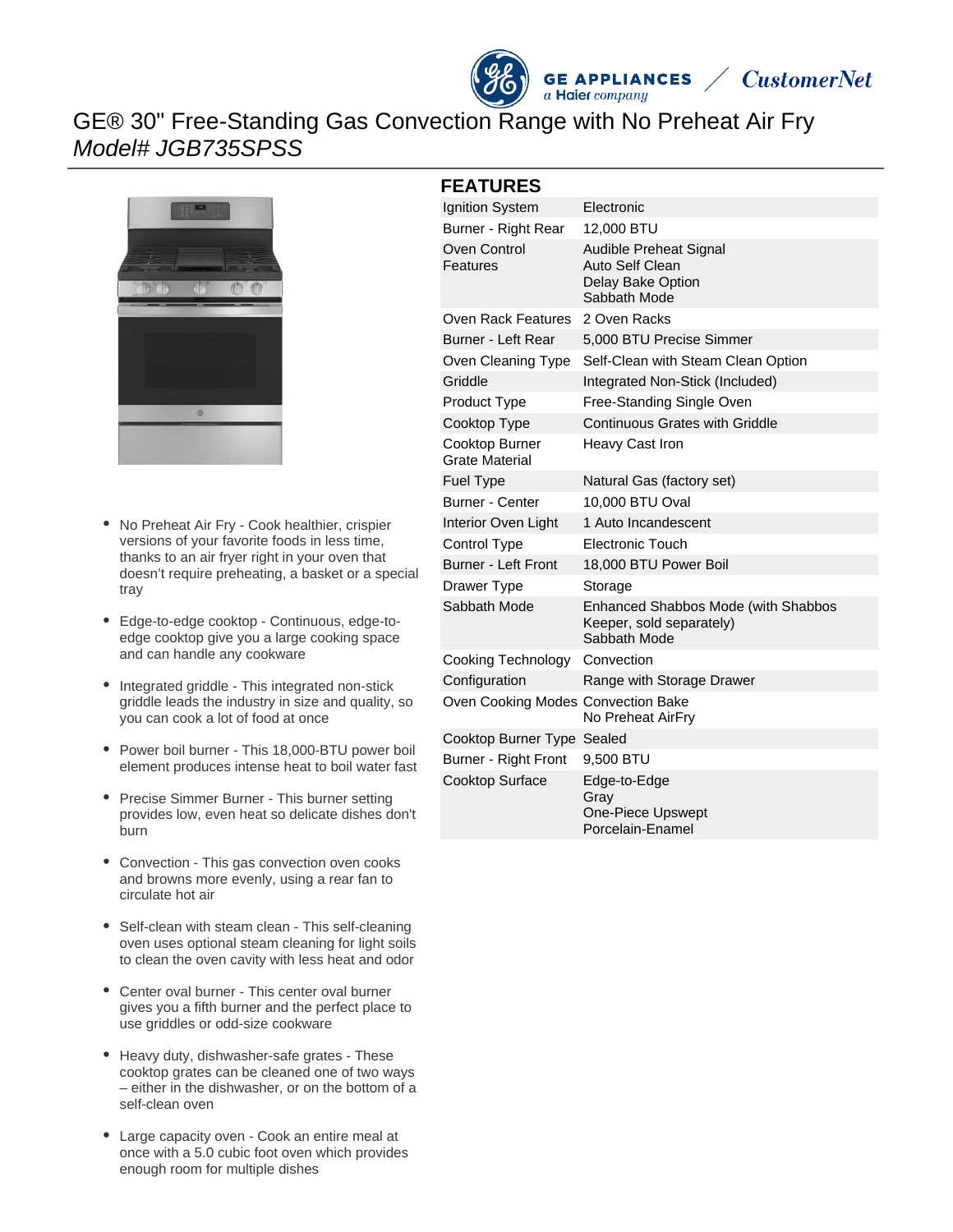- Optional roller rack An optional roller rack which makes removing heavy or odd-size cookware easy and safe
- Removable storage drawer A full-width drawer provides space for kitchen accessory and cookware storage for added convenience in the kitchen
- Enhanced Shabbos Mode The Shabbos Keeper connects to your range to automatically enable Shabbos compatible modes each week and before every holiday (Shabbos Keeper sold separately)

Have more questions? Please contact 1-800-626-2000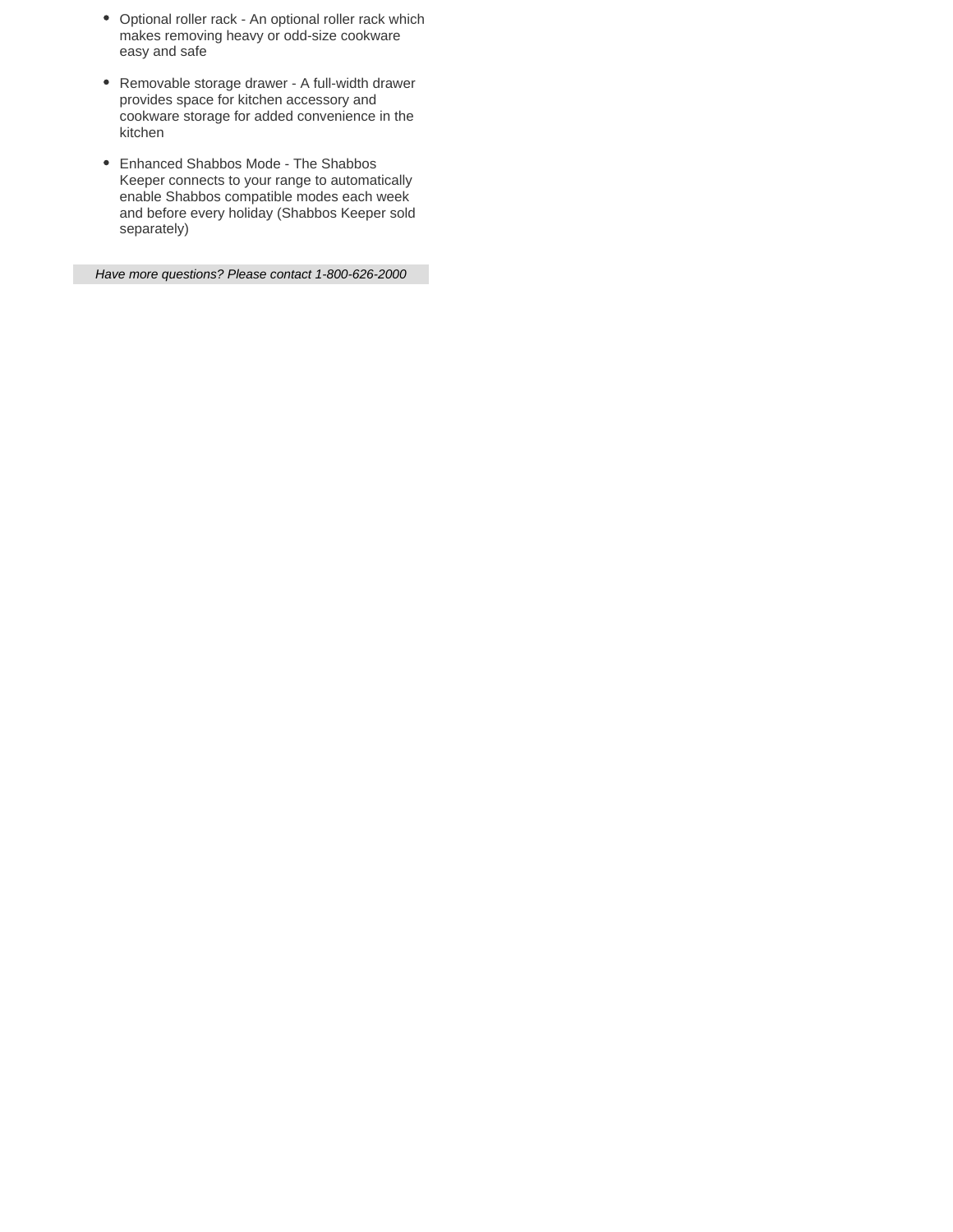

# GE® 30" Free-Standing Gas Convection Range with No Preheat Air Fry Model# JGB735SPSS

### **APPROXIMATE DIMENSIONS(HxDxW)**

47 1/4 H x 30 W x 28 3/4 D

### **CAPACITY**

- Total Capacity (cubic feet) 5.000000cu ft
- Capacity (Cu. Ft.) 5.0

#### **APPEARANCE**

- Cooktop Burner Grate Color Matte Black
- Oven Door Features Big View Oven Window
- Handle Design Designer Style
- Handle Color Stainless Steel
- Control Knobs Stainless Steel Appearance
- Color Appearance Stainless Steel/Gray

#### **WEIGHTS & DIMENSIONS**

- Net Weight (lb) 190lb
- Depth Without Handle (in) 26 1/4in
- Height to Cooking Surface (in.) (null) 36 36 1/2
- Cabinet Width (in) 30in
- Approximate Shipping Weight (lb) 210lb
- Overall Width (in) 30in
- Overall Height (in) 47 1/4in
- Overall Depth (in) 28 3/4in
- Depth with Door Open (in) 46 1/4in
- Oven Interior Dimensions (W x H x D) (in.) (null) 24 x 19 x 19

#### **POWER / RATINGS**

- Top Burner BTU Rating Nat. Gas (000's BTU's) (1) 18.0; (1) 12.0; (1) 8.0; (1) 9.5; (1) 5.0
- Volts/Hertz/Amps 120v; 60Hz; 15A
- Top Burner BTU Rating LP (000's BTU's) (1) 18.0; (1) 5.0; (1) 9.5; (1) 12.0; (1) 8.0
- Bake/Broiler BTU Rating Nat. Gas (000's BTU's) -16.0 Bake / 13.5 Broiler
- Bake/Broiler BTU Rating LP (000's BTU's) 16.0 Bake / 12.0 Broiler

## **ACCESSORIES**

- Optional Accessories WB48X20990 Roller Rack
- Center Grate Optional JXGRATE1
- Griddle Accessory Integrated Non-Stick (Included)
- LP Conversion Kit Included

#### **WARRANTY**

- Parts Warranty Limited 1-year entire appliance
- Labor Warranty Limited 1-year entire appliance
- Warranty Notes See written warranty for full details

#### **CERTIFICATIONS**